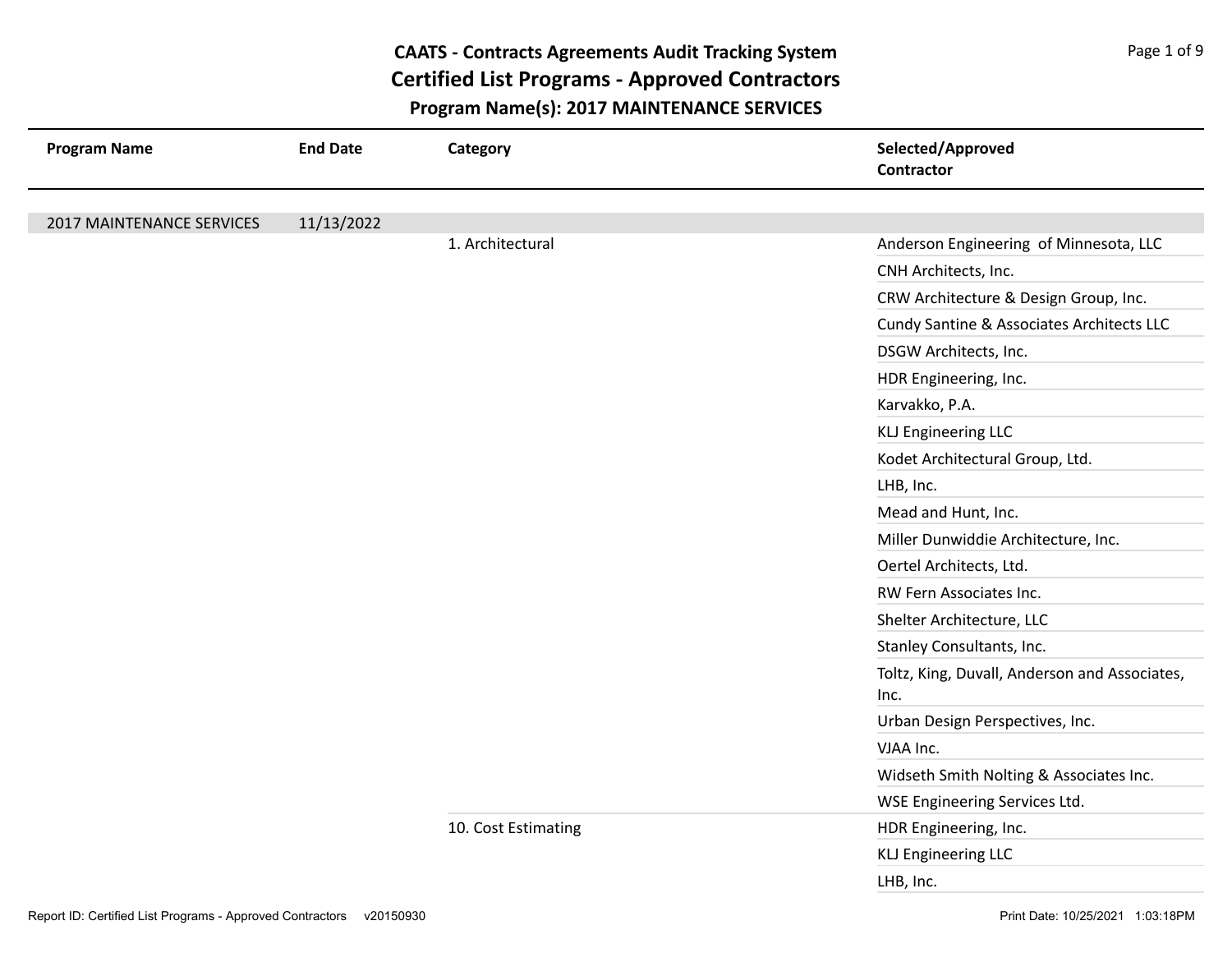| <b>Program Name</b>                      | <b>End Date</b> | Category                  | Selected/Approved<br><b>Contractor</b>                |
|------------------------------------------|-----------------|---------------------------|-------------------------------------------------------|
|                                          |                 |                           |                                                       |
| 2017 MAINTENANCE SERVICES<br>(Continued) | 11/13/2022      |                           |                                                       |
|                                          |                 | 10. Cost Estimating       | Mead and Hunt, Inc.                                   |
|                                          |                 |                           | Midwest Select Contracting LLC                        |
|                                          |                 |                           | Professional Engineering Services, Ltd.               |
|                                          |                 |                           | Sambatek, Inc.                                        |
|                                          |                 |                           | Widseth Smith Nolting & Associates Inc.               |
|                                          |                 |                           | WSB & Associates, Inc.                                |
|                                          |                 |                           | WSE Engineering Services Ltd.                         |
|                                          |                 | 11. Planning/Scoping      | CNH Architects, Inc.                                  |
|                                          |                 |                           | DSGW Architects, Inc.                                 |
|                                          |                 |                           | HDR Engineering, Inc.                                 |
|                                          |                 |                           | <b>KLJ Engineering LLC</b>                            |
|                                          |                 |                           | LHB, Inc.                                             |
|                                          |                 |                           | Miller Dunwiddie Architecture, Inc.                   |
|                                          |                 |                           | Oertel Architects, Ltd.                               |
|                                          |                 |                           | Shelter Architecture, LLC                             |
|                                          |                 |                           | Toltz, King, Duvall, Anderson and Associates,<br>Inc. |
|                                          |                 |                           | Widseth Smith Nolting & Associates Inc.               |
|                                          |                 |                           | WSB & Associates, Inc.                                |
|                                          |                 |                           | WSE Engineering Services Ltd.                         |
|                                          |                 | 12. Owners Representative | Kimley-Horn and Associates, Inc.                      |
|                                          |                 |                           | <b>KLJ Engineering LLC</b>                            |
|                                          |                 |                           | LHB, Inc.                                             |
|                                          |                 |                           | Midwest Select Contracting LLC                        |
|                                          |                 |                           | Professional Engineering Services, Ltd.               |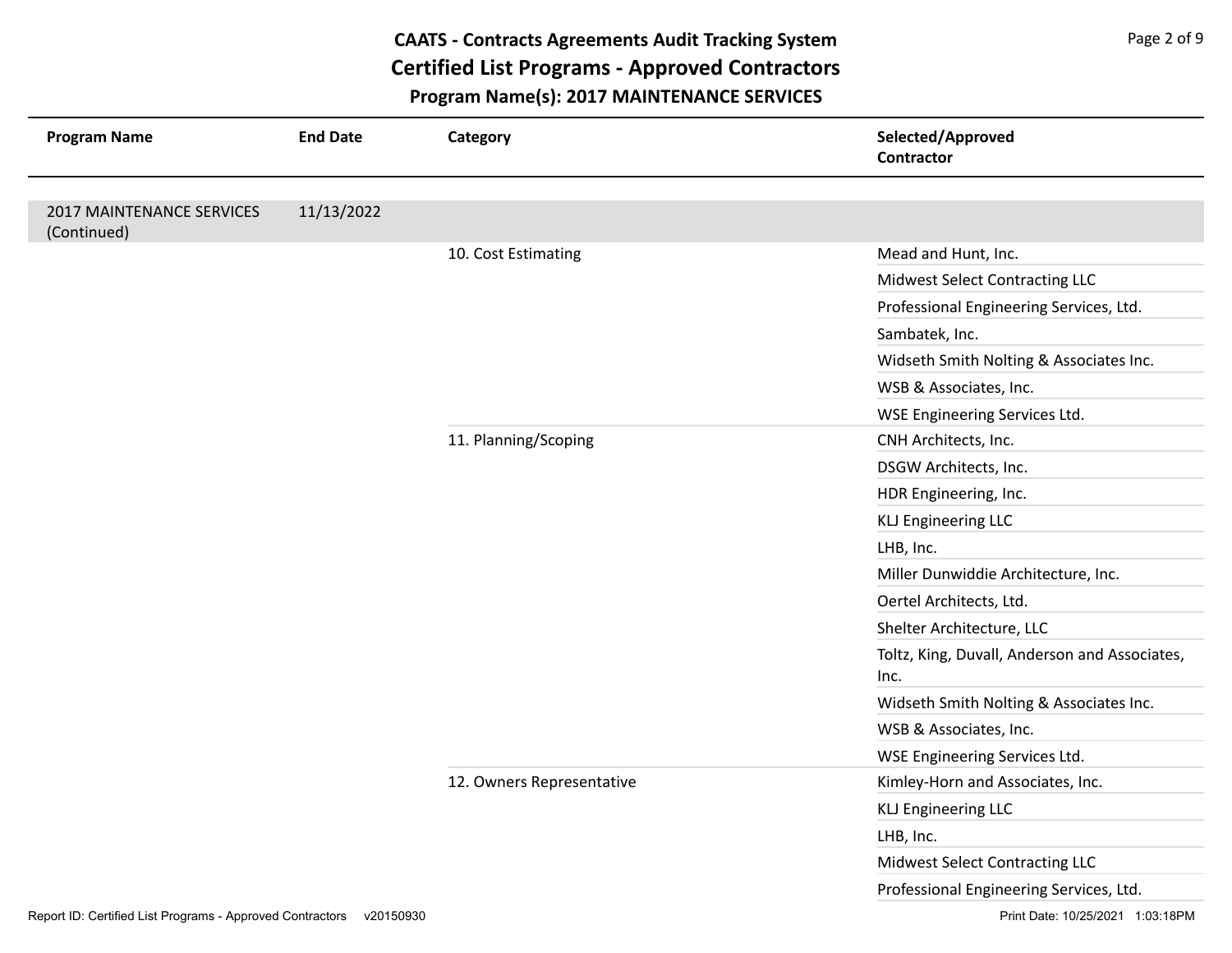| <b>Program Name</b>                      | <b>End Date</b> | Category                                  | Selected/Approved<br><b>Contractor</b>               |
|------------------------------------------|-----------------|-------------------------------------------|------------------------------------------------------|
|                                          |                 |                                           |                                                      |
| 2017 MAINTENANCE SERVICES<br>(Continued) | 11/13/2022      |                                           |                                                      |
|                                          |                 | 12. Owners Representative                 | Sambatek, Inc.                                       |
|                                          |                 |                                           | Widseth Smith Nolting & Associates Inc.              |
|                                          |                 |                                           | WSB & Associates, Inc.                               |
|                                          |                 |                                           | WSE Engineering Services Ltd.                        |
|                                          |                 | 13. Forensic Engineering and Architecture | American Engineering Testing Inc.                    |
|                                          |                 |                                           | <b>Braun Intertec Corporation</b>                    |
|                                          |                 |                                           | CR-Building Performance Specialists,<br>Incorporated |
|                                          |                 |                                           | Cundy Santine & Associates Architects LLC            |
|                                          |                 |                                           | Interstate Engineering, Inc.                         |
|                                          |                 |                                           | Kimley-Horn and Associates, Inc.                     |
|                                          |                 |                                           | <b>KLJ Engineering LLC</b>                           |
|                                          |                 |                                           | LHB, Inc.                                            |
|                                          |                 |                                           | Miller Dunwiddie Architecture, Inc.                  |
|                                          |                 |                                           | Terracon Consultants, Inc.                           |
|                                          |                 |                                           | Widseth Smith Nolting & Associates Inc.              |
|                                          |                 |                                           | Wiss, Janney, Elstner Associates, Inc.               |
|                                          |                 |                                           | WSB & Associates, Inc.                               |
|                                          |                 |                                           | WSE Engineering Services Ltd.                        |
|                                          |                 | 14. Construction Management               | Hansen, Thorp, Pellinen, Olson, Inc.                 |
|                                          |                 |                                           | Interstate Engineering, Inc.                         |
|                                          |                 |                                           | Kimley-Horn and Associates, Inc.                     |
|                                          |                 |                                           | Midwest Select Contracting LLC                       |
|                                          |                 |                                           | Professional Engineering Services, Ltd.              |
|                                          |                 |                                           | Sambatek, Inc.                                       |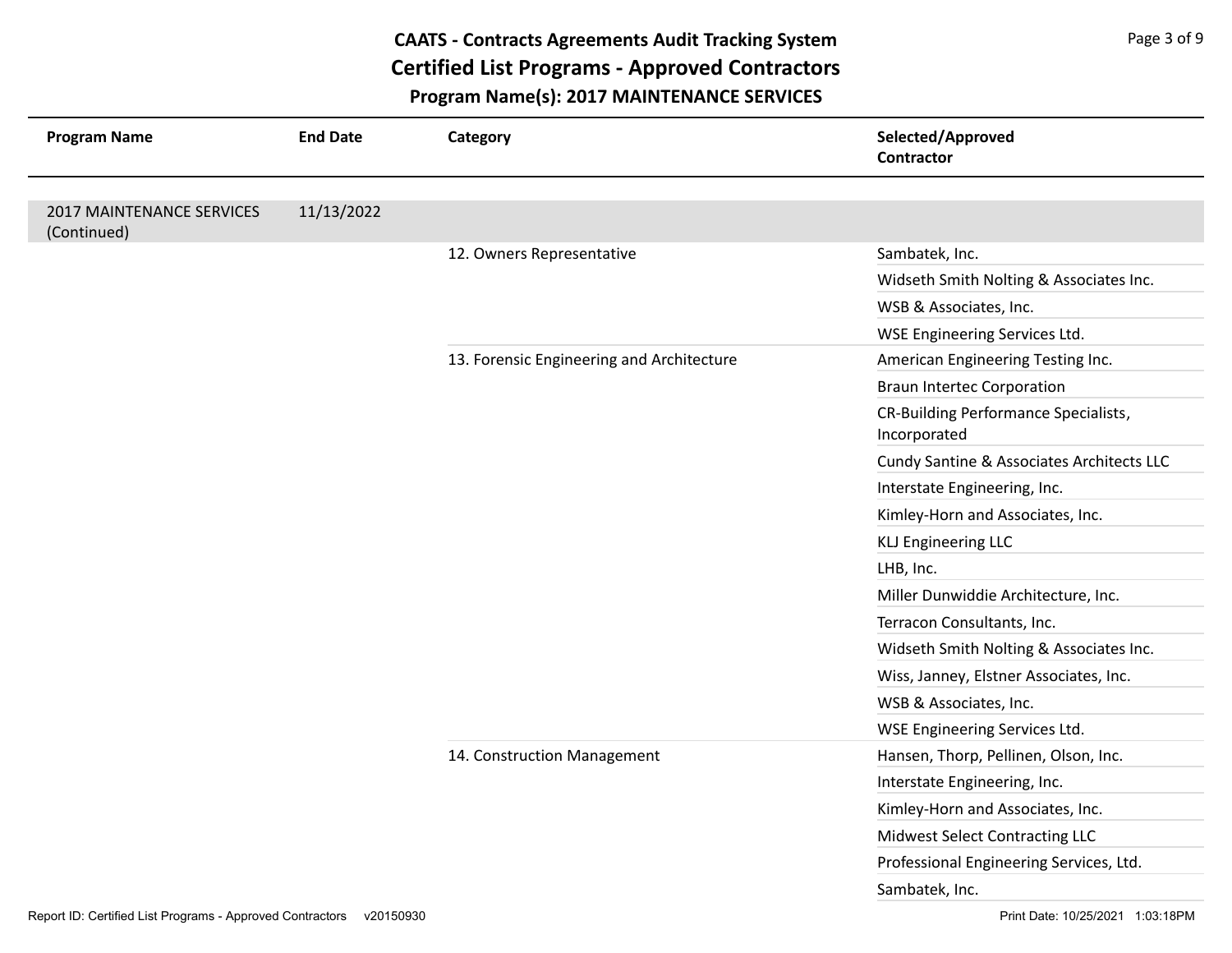| <b>Program Name</b>                      | <b>End Date</b>               | Category                                   | Selected/Approved<br><b>Contractor</b>                |
|------------------------------------------|-------------------------------|--------------------------------------------|-------------------------------------------------------|
|                                          |                               |                                            |                                                       |
| 2017 MAINTENANCE SERVICES<br>(Continued) | 11/13/2022                    |                                            |                                                       |
|                                          |                               | 14. Construction Management                | WSB & Associates, Inc.                                |
|                                          |                               |                                            | WSE Engineering Services Ltd.                         |
|                                          | 15. Roofing and Waterproofing | American Engineering Testing Inc.          |                                                       |
|                                          |                               |                                            | <b>Braun Intertec Corporation</b>                     |
|                                          |                               |                                            | LHB, Inc.                                             |
|                                          |                               |                                            | Mead and Hunt, Inc.                                   |
|                                          |                               |                                            | Midwest Select Contracting LLC                        |
|                                          |                               |                                            | Miller Dunwiddie Architecture, Inc.                   |
|                                          |                               |                                            | Oertel Architects, Ltd.                               |
|                                          |                               |                                            | RW Fern Associates Inc.                               |
|                                          |                               |                                            | Stantec Consulting Services Inc.                      |
|                                          |                               |                                            | Terracon Consultants, Inc.                            |
|                                          |                               |                                            | Toltz, King, Duvall, Anderson and Associates,<br>Inc. |
|                                          |                               |                                            | Widseth Smith Nolting & Associates Inc.               |
|                                          |                               | 16. Architectural and Engineering Drafting | AKF Group, LLC                                        |
|                                          |                               |                                            | Anderson Engineering of Minnesota, LLC                |
|                                          |                               |                                            | Cundy Santine & Associates Architects LLC             |
|                                          |                               |                                            | DSGW Architects, Inc.                                 |
|                                          |                               |                                            | Interstate Engineering, Inc.                          |
|                                          |                               |                                            | Karvakko, P.A.                                        |
|                                          |                               |                                            | Kimley-Horn and Associates, Inc.                      |
|                                          |                               |                                            | <b>KLJ Engineering LLC</b>                            |
|                                          |                               |                                            | LHB, Inc.                                             |
|                                          |                               |                                            | Mead and Hunt, Inc.                                   |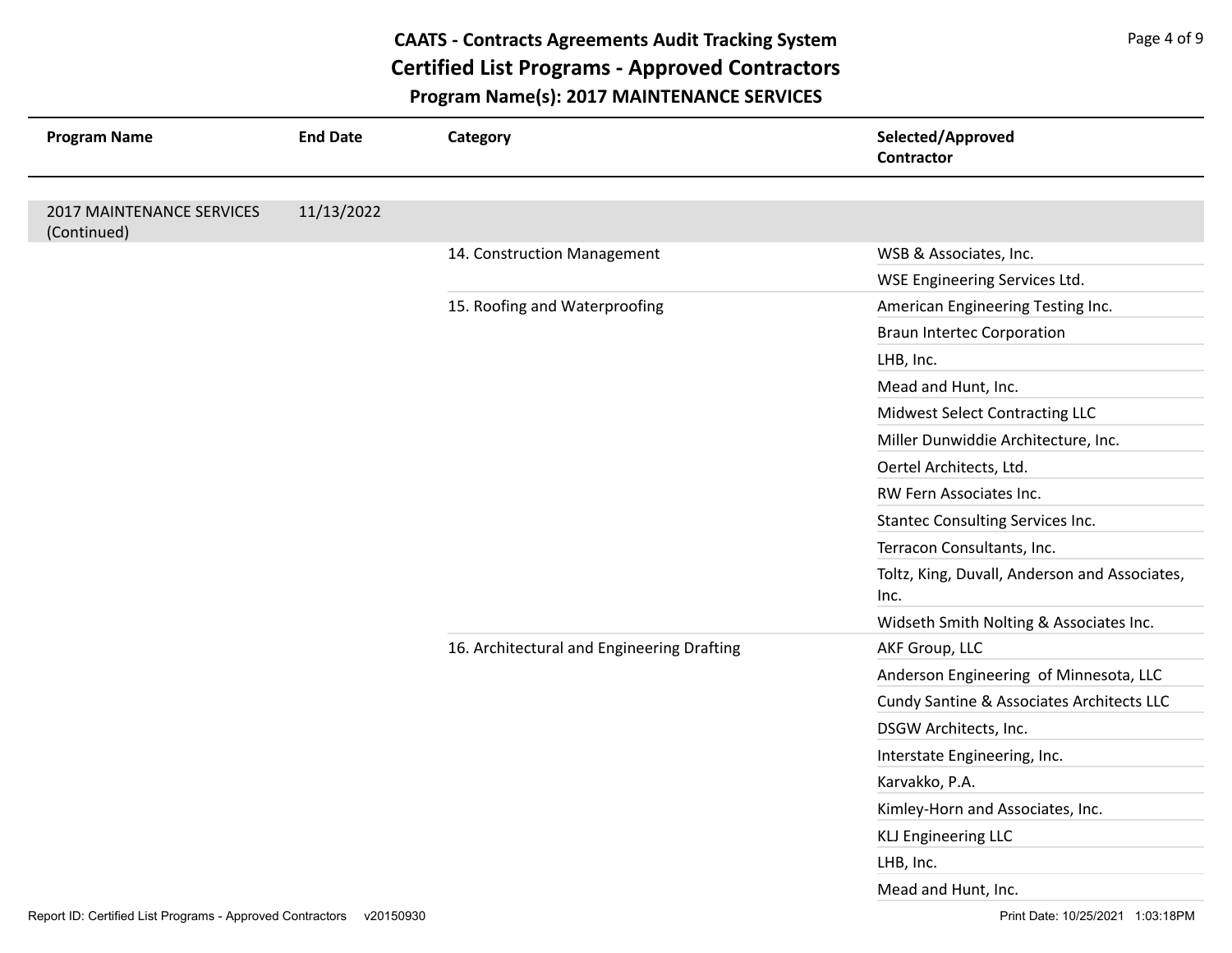| <b>Program Name</b>                      | <b>End Date</b>           | Category                                   | Selected/Approved<br>Contractor                                                                                                                                                                                                                                                                                                                                                                                                                                                                                                                                                                                                       |
|------------------------------------------|---------------------------|--------------------------------------------|---------------------------------------------------------------------------------------------------------------------------------------------------------------------------------------------------------------------------------------------------------------------------------------------------------------------------------------------------------------------------------------------------------------------------------------------------------------------------------------------------------------------------------------------------------------------------------------------------------------------------------------|
|                                          |                           |                                            |                                                                                                                                                                                                                                                                                                                                                                                                                                                                                                                                                                                                                                       |
| 2017 MAINTENANCE SERVICES<br>(Continued) | 11/13/2022                |                                            |                                                                                                                                                                                                                                                                                                                                                                                                                                                                                                                                                                                                                                       |
|                                          |                           | 16. Architectural and Engineering Drafting | Oertel Architects, Ltd.<br>Professional Engineering Services, Ltd.<br>Inc.<br>Widseth Smith Nolting & Associates Inc.<br>WSB & Associates, Inc.<br>WSE Engineering Services Ltd.<br>Test & Balance Associates, Inc.<br>HDR Engineering, Inc.<br>Interstate Engineering, Inc.<br>Kaskaskia Engineering Group, LLC<br>Kimley-Horn and Associates, Inc.<br><b>KLJ Engineering LLC</b><br>LHB, Inc.<br>Mead and Hunt, Inc.<br>Rani Engineering, LLC<br>Stanley Consultants, Inc.<br><b>Stantec Consulting Services Inc.</b><br>Inc.<br>Widseth Smith Nolting & Associates Inc.<br>WSB & Associates, Inc.<br>WSE Engineering Services Ltd. |
|                                          |                           |                                            |                                                                                                                                                                                                                                                                                                                                                                                                                                                                                                                                                                                                                                       |
|                                          |                           |                                            | Toltz, King, Duvall, Anderson and Associates,                                                                                                                                                                                                                                                                                                                                                                                                                                                                                                                                                                                         |
|                                          |                           |                                            |                                                                                                                                                                                                                                                                                                                                                                                                                                                                                                                                                                                                                                       |
|                                          |                           |                                            |                                                                                                                                                                                                                                                                                                                                                                                                                                                                                                                                                                                                                                       |
|                                          |                           |                                            |                                                                                                                                                                                                                                                                                                                                                                                                                                                                                                                                                                                                                                       |
|                                          |                           | 17. HVAC Test and Balance Systems          |                                                                                                                                                                                                                                                                                                                                                                                                                                                                                                                                                                                                                                       |
|                                          | 2. Structural Engineering |                                            |                                                                                                                                                                                                                                                                                                                                                                                                                                                                                                                                                                                                                                       |
|                                          |                           |                                            |                                                                                                                                                                                                                                                                                                                                                                                                                                                                                                                                                                                                                                       |
|                                          |                           |                                            |                                                                                                                                                                                                                                                                                                                                                                                                                                                                                                                                                                                                                                       |
|                                          |                           |                                            |                                                                                                                                                                                                                                                                                                                                                                                                                                                                                                                                                                                                                                       |
|                                          |                           |                                            |                                                                                                                                                                                                                                                                                                                                                                                                                                                                                                                                                                                                                                       |
|                                          |                           |                                            |                                                                                                                                                                                                                                                                                                                                                                                                                                                                                                                                                                                                                                       |
|                                          |                           |                                            |                                                                                                                                                                                                                                                                                                                                                                                                                                                                                                                                                                                                                                       |
|                                          |                           |                                            |                                                                                                                                                                                                                                                                                                                                                                                                                                                                                                                                                                                                                                       |
|                                          |                           |                                            |                                                                                                                                                                                                                                                                                                                                                                                                                                                                                                                                                                                                                                       |
|                                          |                           |                                            |                                                                                                                                                                                                                                                                                                                                                                                                                                                                                                                                                                                                                                       |
|                                          |                           |                                            | Toltz, King, Duvall, Anderson and Associates,                                                                                                                                                                                                                                                                                                                                                                                                                                                                                                                                                                                         |
|                                          |                           |                                            |                                                                                                                                                                                                                                                                                                                                                                                                                                                                                                                                                                                                                                       |
|                                          |                           |                                            |                                                                                                                                                                                                                                                                                                                                                                                                                                                                                                                                                                                                                                       |
|                                          |                           |                                            |                                                                                                                                                                                                                                                                                                                                                                                                                                                                                                                                                                                                                                       |
|                                          |                           | 3. Civil Engineering                       | Anderson Engineering of Minnesota, LLC                                                                                                                                                                                                                                                                                                                                                                                                                                                                                                                                                                                                |
|                                          |                           |                                            | Hansen, Thorp, Pellinen, Olson, Inc.                                                                                                                                                                                                                                                                                                                                                                                                                                                                                                                                                                                                  |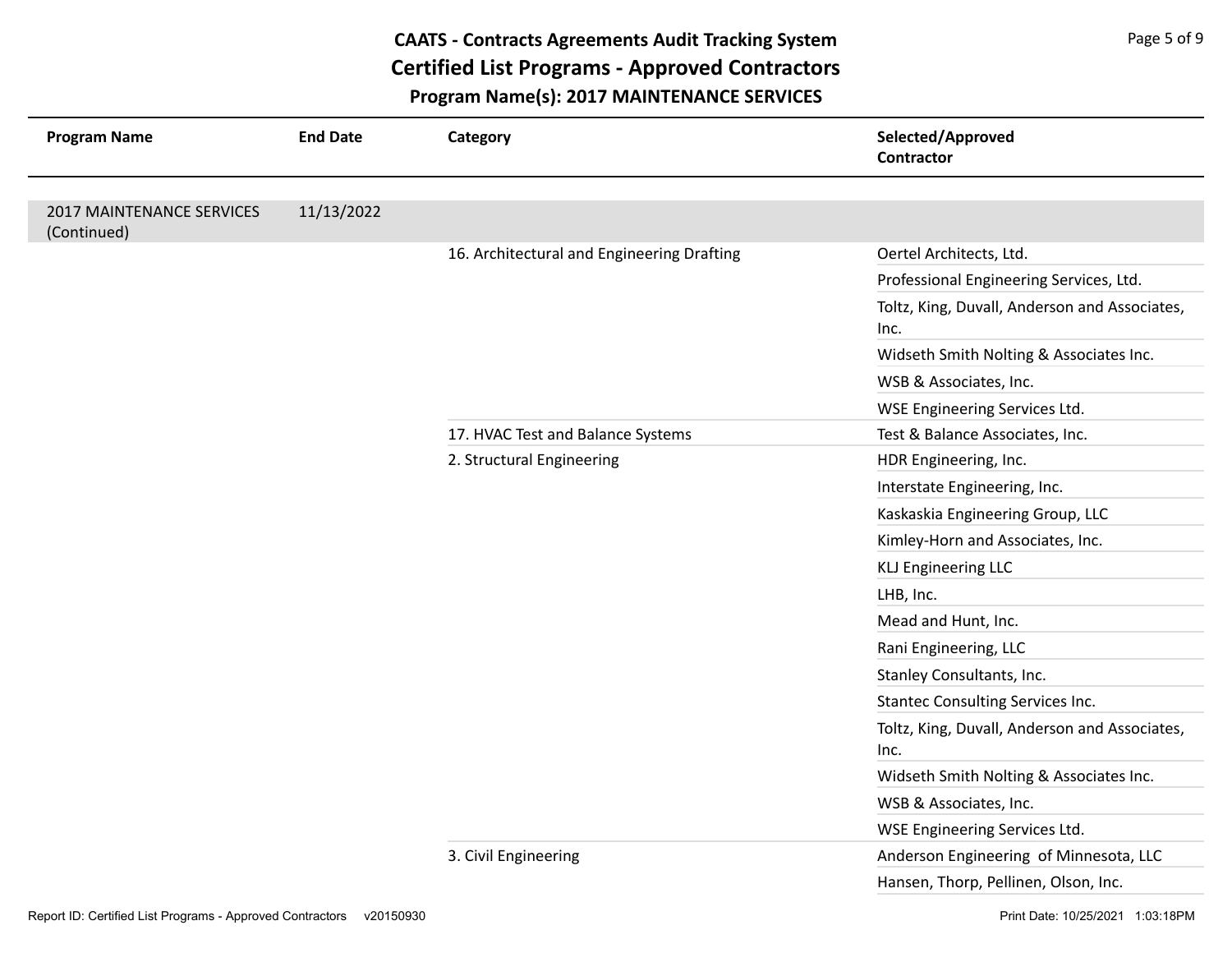| <b>Program Name</b>                      | <b>End Date</b> | Category                  | Selected/Approved<br><b>Contractor</b>        |
|------------------------------------------|-----------------|---------------------------|-----------------------------------------------|
|                                          |                 |                           |                                               |
| 2017 MAINTENANCE SERVICES<br>(Continued) | 11/13/2022      |                           |                                               |
|                                          |                 | 3. Civil Engineering      | HDR Engineering, Inc.                         |
|                                          |                 |                           | Interstate Engineering, Inc.                  |
|                                          |                 |                           | JPJ Engineering, Inc.                         |
|                                          |                 |                           | Karvakko, P.A.                                |
|                                          |                 |                           | Kaskaskia Engineering Group, LLC              |
|                                          |                 |                           | Kimley-Horn and Associates, Inc.              |
|                                          |                 |                           | <b>KLJ Engineering LLC</b>                    |
|                                          |                 |                           | LHB, Inc.                                     |
|                                          |                 |                           | Mead and Hunt, Inc.                           |
|                                          |                 |                           | Obermiller Nelson Engineering, Inc.           |
|                                          |                 |                           | Professional Engineering Services, Ltd.       |
|                                          |                 |                           | Rani Engineering, LLC                         |
|                                          |                 |                           | Sambatek, Inc.                                |
|                                          |                 |                           | Stanley Consultants, Inc.                     |
|                                          |                 |                           | Toltz, King, Duvall, Anderson and Associates, |
|                                          |                 |                           | Inc.                                          |
|                                          |                 |                           | WHKS & Co., Inc.                              |
|                                          |                 |                           | Widseth Smith Nolting & Associates Inc.       |
|                                          |                 |                           | WSB & Associates, Inc.                        |
|                                          |                 |                           | WSE Engineering Services Ltd.                 |
|                                          |                 | 4. Mechanical Engineering | AKF Group, LLC                                |
|                                          |                 |                           | Emanuelson-Podas, Inc.                        |
|                                          |                 |                           | Ericksen Ellison and Associates Inc.          |
|                                          |                 |                           | Hallberg Engineering, Inc.                    |
|                                          |                 |                           | HDR Engineering, Inc.                         |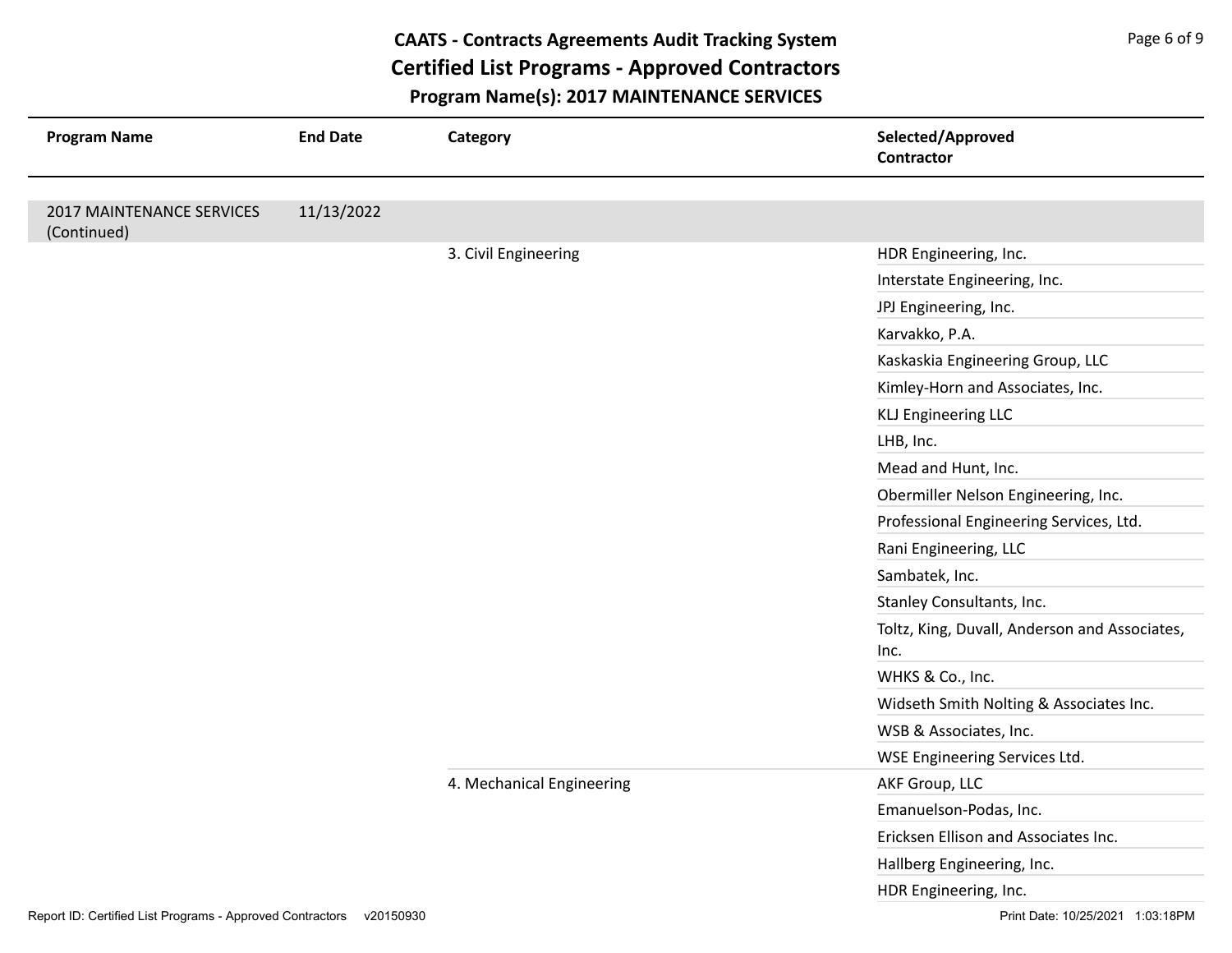| <b>Program Name</b>                      | <b>End Date</b> | Category                  | Selected/Approved<br><b>Contractor</b>                |
|------------------------------------------|-----------------|---------------------------|-------------------------------------------------------|
|                                          |                 |                           |                                                       |
| 2017 MAINTENANCE SERVICES<br>(Continued) | 11/13/2022      |                           |                                                       |
|                                          |                 | 4. Mechanical Engineering | LHB, Inc.                                             |
|                                          |                 |                           | LKPB Engineers, Inc.                                  |
|                                          |                 |                           | LV Engineering, LLC                                   |
|                                          |                 |                           | Mead and Hunt, Inc.                                   |
|                                          |                 |                           | Obermiller Nelson Engineering, Inc.                   |
|                                          |                 |                           | Stanley Consultants, Inc.                             |
|                                          |                 |                           | Stantec Consulting Services Inc.                      |
|                                          |                 |                           | Toltz, King, Duvall, Anderson and Associates,<br>Inc. |
|                                          |                 |                           | Widseth Smith Nolting & Associates Inc.               |
|                                          |                 | 5. Electrical Engineering | AKF Group, LLC                                        |
|                                          |                 |                           | Emanuelson-Podas, Inc.                                |
|                                          |                 |                           | Ericksen Ellison and Associates Inc.                  |
|                                          |                 |                           | Hallberg Engineering, Inc.                            |
|                                          |                 |                           | HDR Engineering, Inc.                                 |
|                                          |                 |                           | <b>KLJ Engineering LLC</b>                            |
|                                          |                 |                           | LHB, Inc.                                             |
|                                          |                 |                           | LKPB Engineers, Inc.                                  |
|                                          |                 |                           | Mead and Hunt, Inc.                                   |
|                                          |                 |                           | Obermiller Nelson Engineering, Inc.                   |
|                                          |                 |                           | SRF Consulting Group, Inc.                            |
|                                          |                 |                           | Stanley Consultants, Inc.                             |
|                                          |                 |                           | Stantec Consulting Services Inc.                      |
|                                          |                 |                           | Toltz, King, Duvall, Anderson and Associates,<br>Inc. |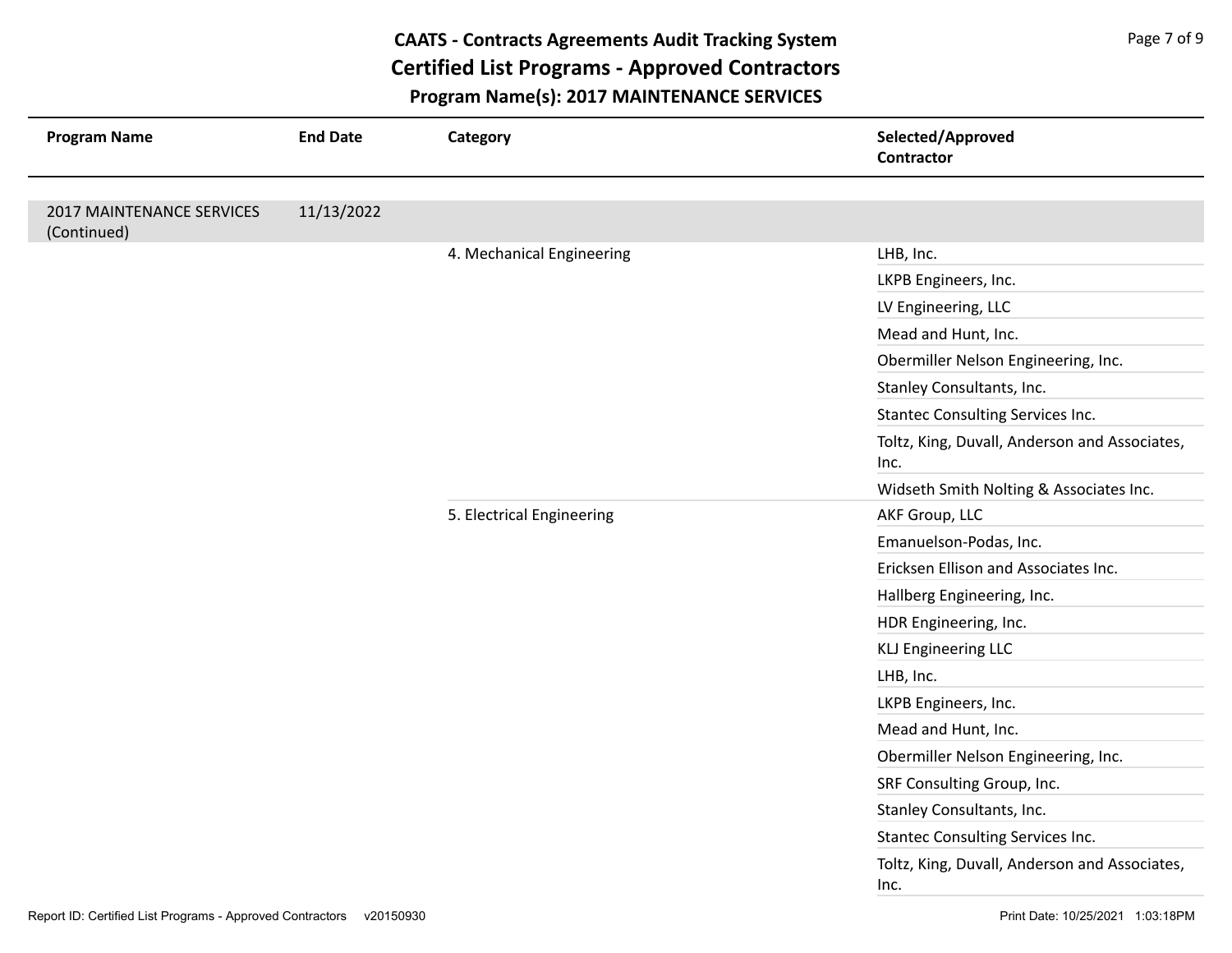| <b>Program Name</b>                      | <b>End Date</b> | Category                                           | Selected/Approved<br><b>Contractor</b>                |
|------------------------------------------|-----------------|----------------------------------------------------|-------------------------------------------------------|
| 2017 MAINTENANCE SERVICES<br>(Continued) | 11/13/2022      |                                                    |                                                       |
|                                          |                 | 5. Electrical Engineering                          | Widseth Smith Nolting & Associates Inc.               |
|                                          |                 | 6. BAS & HVAC Commissioning Services               | AKF Group, LLC                                        |
|                                          |                 |                                                    | <b>COMMISSIONING SOLUTIONS INC</b>                    |
|                                          |                 |                                                    | Emanuelson-Podas, Inc.                                |
|                                          |                 |                                                    | Hallberg Engineering, Inc.                            |
|                                          |                 |                                                    | LHB, Inc.                                             |
|                                          |                 |                                                    | Stanley Consultants, Inc.                             |
|                                          |                 |                                                    | Toltz, King, Duvall, Anderson and Associates,<br>Inc. |
|                                          |                 | 7. Water/Wastewater Engineering & Subsurface Sewag | HDR Engineering, Inc.                                 |
|                                          |                 |                                                    | JPJ Engineering, Inc.                                 |
|                                          |                 |                                                    | SD Consulting Group LLC                               |
|                                          |                 |                                                    | Stantec Consulting Services Inc.                      |
|                                          |                 |                                                    | Wenck Associates, Inc.                                |
|                                          |                 |                                                    | WSB & Associates, Inc.                                |
|                                          |                 | 8. Geotechnical Studies                            | American Engineering Testing Inc.                     |
|                                          |                 |                                                    | <b>Braun Intertec Corporation</b>                     |
|                                          |                 |                                                    | Element Materials Technology St. Paul, Inc.           |
|                                          |                 |                                                    | Terracon Consultants, Inc.                            |
|                                          |                 |                                                    | WSB & Associates, Inc.                                |
|                                          |                 | 9. Materials Testing and Special Inspections       | American Engineering Testing Inc.                     |
|                                          |                 |                                                    | <b>Braun Intertec Corporation</b>                     |
|                                          |                 |                                                    | Element Materials Technology St. Paul, Inc.           |
|                                          |                 |                                                    | Terracon Consultants, Inc.                            |
|                                          |                 |                                                    | WSB & Associates, Inc.                                |